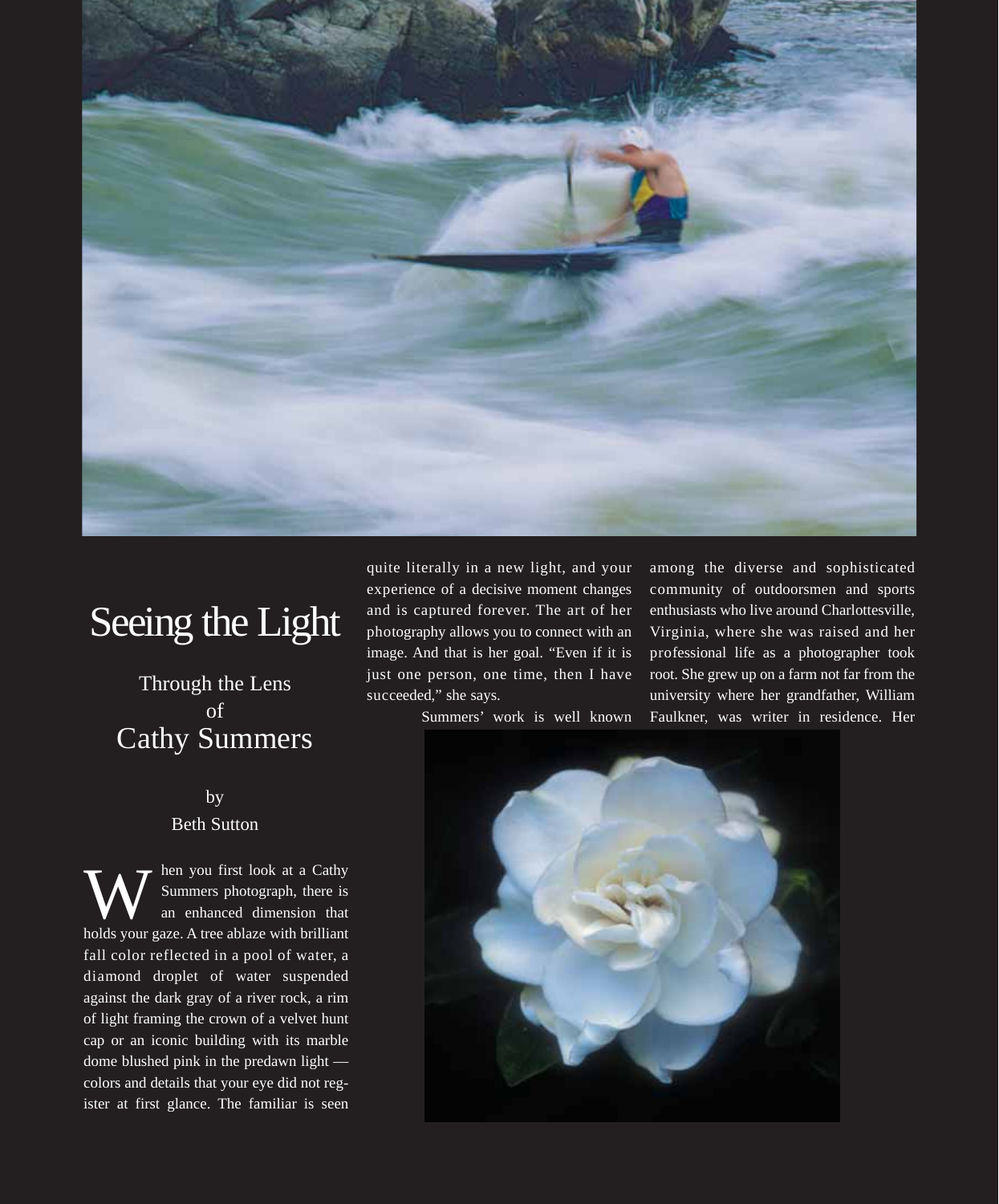mother was a dedicated foxhunter, horse breeder, animal lover and avid gardener; her father was an enthusiastic bird hunter; her brothers fishermen.

Anyone at a hunt with the Farmington Hunt Club anytime in the last 30 years might have seen Summers running beside or ahead of the horses and riders and taking shots along the way, or standing among the pack of leaping and baying foxhounds to get a tight shot of a hound. Or seen her crossing a swift running stream, toting heavy cameras with long lenses held against her athletic frame, or moving with speed and confidence along familiar rivers, paths and fields. She works hard to be in just the right spot, in the right light, at the right time to catch in a split second the leap of a fox scampering ahead of hounds in full cry, or to capture a candid image of a rider splashing through a stream in hot pursuit.

Summers' artistic sensibilities were nurtured from early childhood. She learned about color and art through painting with her grandmother. She said, "My grandmother's palette was very muted – probably influenced by her experience living in China. I realized very early



![](_page_1_Picture_4.jpeg)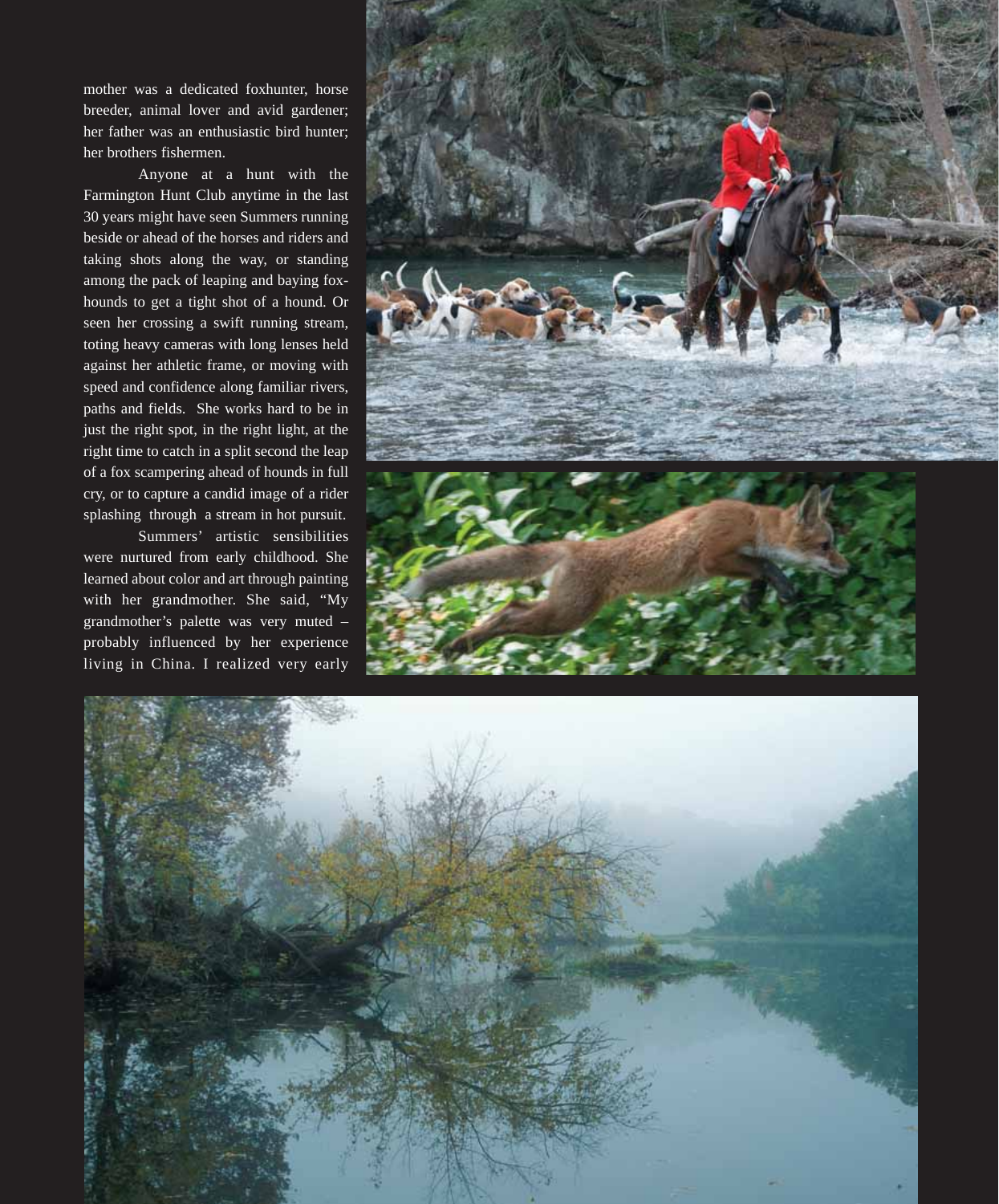![](_page_2_Picture_0.jpeg)

![](_page_2_Picture_1.jpeg)

on I wanted to get my own space. The desire to be creative and to participate was there. But I knew I wasn't going to paint and I wasn't going to write it." Her curiosity in photography was cultivated at home; she still owns the family copy of *The Decisive*

![](_page_2_Picture_3.jpeg)

*Moment* by master photographer Henri Cartier-Bresson, published in 1952. Among his images of the major writers of the time included his portrait of her grandfather. She was also inspired by images of legendary photographer Ansel Adams and

artist Georgia O'Keeffe. Her great-uncle, Burks Summers, shared travelogues of his many fishing and hunting trips illustrated with black-and-white photos.

Summers' first photos were taken with an old 35-millimeter Rangefinder. "A Leica knockoff," she recalls. "At that time, color processing was way too expensive so we did black-and-white." With an allowance for one roll of film a month, Summers started her journey in photography. She experimented with light. "I loved the magical light of a storm. I would try to capture the various shades of gray in the sky." In the early days, she did her printing in a darkroom used by local professionals, including a few National Geographic photographers. "I met Bill (Allard) and Sam (Abell) when they were developing their film there," she remembered.

Traveling west for outdoor training programs such as the National Outdoor Leadership School and Outward Bound introduced her to the dramatic mountain scenery of the west, and led her to explore differences in light and landscape. After two years at the University of Colorado in